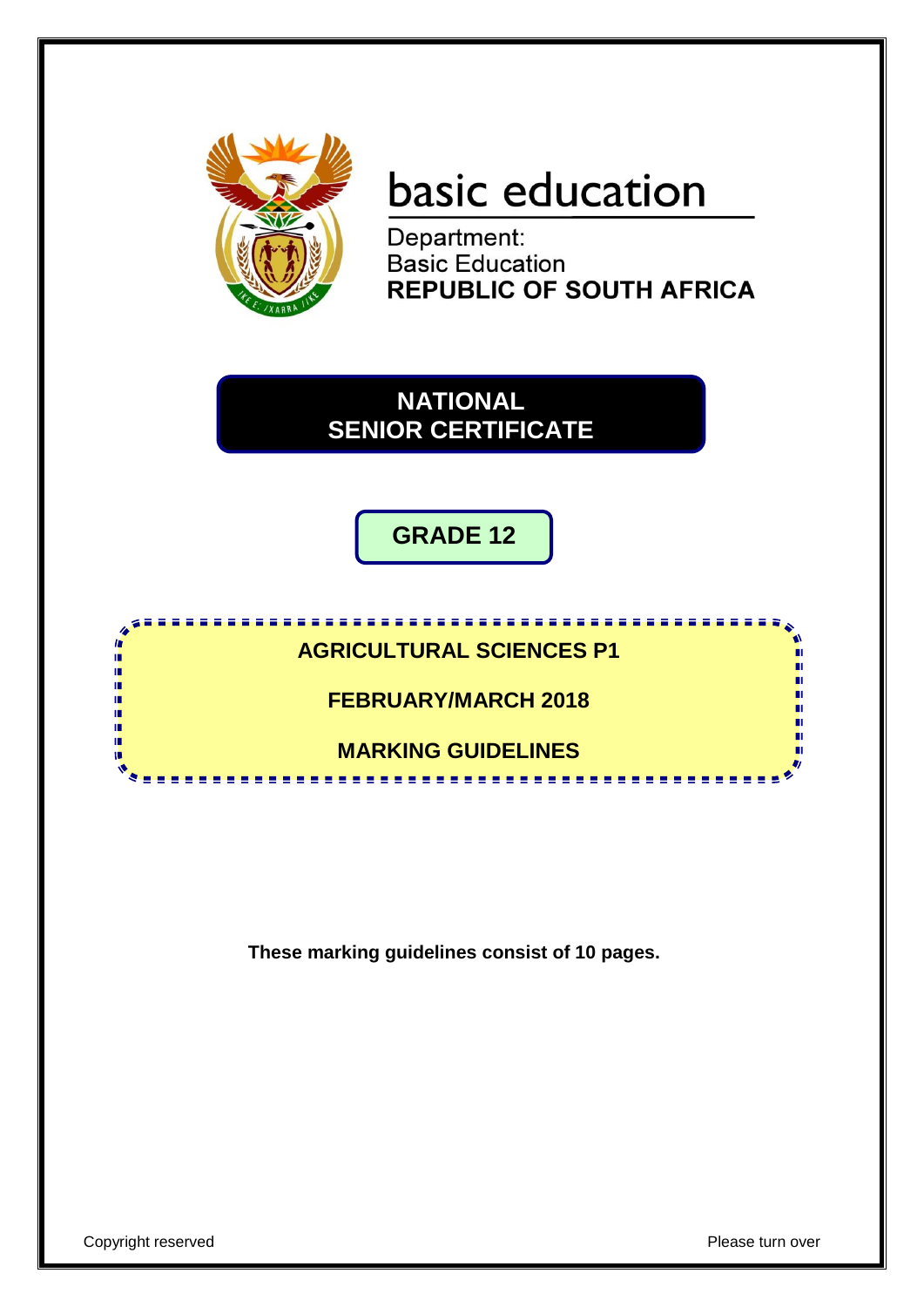#### **SECTION A**

#### **QUESTION 1**

|     |        |                                                 | <b>TOTAL SECTION A:</b> | 45   |
|-----|--------|-------------------------------------------------|-------------------------|------|
|     | 1.4.5  | Testosterone √                                  | $(5 \times 1)$          | (5)  |
|     | 1.4.4  | Mesoderm √                                      |                         |      |
|     | 1.4.3  | Splitting $\checkmark$                          |                         |      |
|     | 1.4.2  | Removal Certificate/Permit √                    |                         |      |
| 1.4 | 1.4.1  | Nitrogen/Protein √                              |                         |      |
|     | 1.3.5  | Mitochondria √√                                 | $(5 \times 2)$          | (10) |
|     | 1.3.4  | Superovulation √√                               |                         |      |
|     | 1.3.3  | Bedding/litter √√                               |                         |      |
|     | 1.3.2  | External/ecto- parasites $\checkmark\checkmark$ |                         |      |
| 1.3 | 1.3.1  | Ptyalin/amylase $\checkmark\checkmark$          |                         |      |
|     | 1.2.5  | A only $\checkmark\checkmark$                   | $(5 \times 2)$          | (10) |
|     | 1.2.4  | None √√                                         |                         |      |
|     | 1.2.3  | A only $\checkmark\checkmark$                   |                         |      |
|     | 1.2.2  | Both A and B $\checkmark\checkmark$             |                         |      |
| 1.2 | 1.2.1  | B only $\checkmark\checkmark$                   |                         |      |
|     | 1.1.10 | $A/B \checkmark$                                | $(10 \times 2)$         | (20) |
|     | 1.1.9  | B√√                                             |                         |      |
|     | 1.1.8  | $A \vee C$                                      |                         |      |
|     | 1.1.7  | $A \vee C$                                      |                         |      |
|     | 1.1.6  | $C \vee C$                                      |                         |      |
|     | 1.1.5  | $C \vee C$                                      |                         |      |
|     | 1.1.4  | $B \checkmark$                                  |                         |      |
|     | 1.1.3  | $C \vee C$                                      |                         |      |
|     | 1.1.2  | D√√                                             |                         |      |
| 1.1 | 1.1.1  | D ✓✓                                            |                         |      |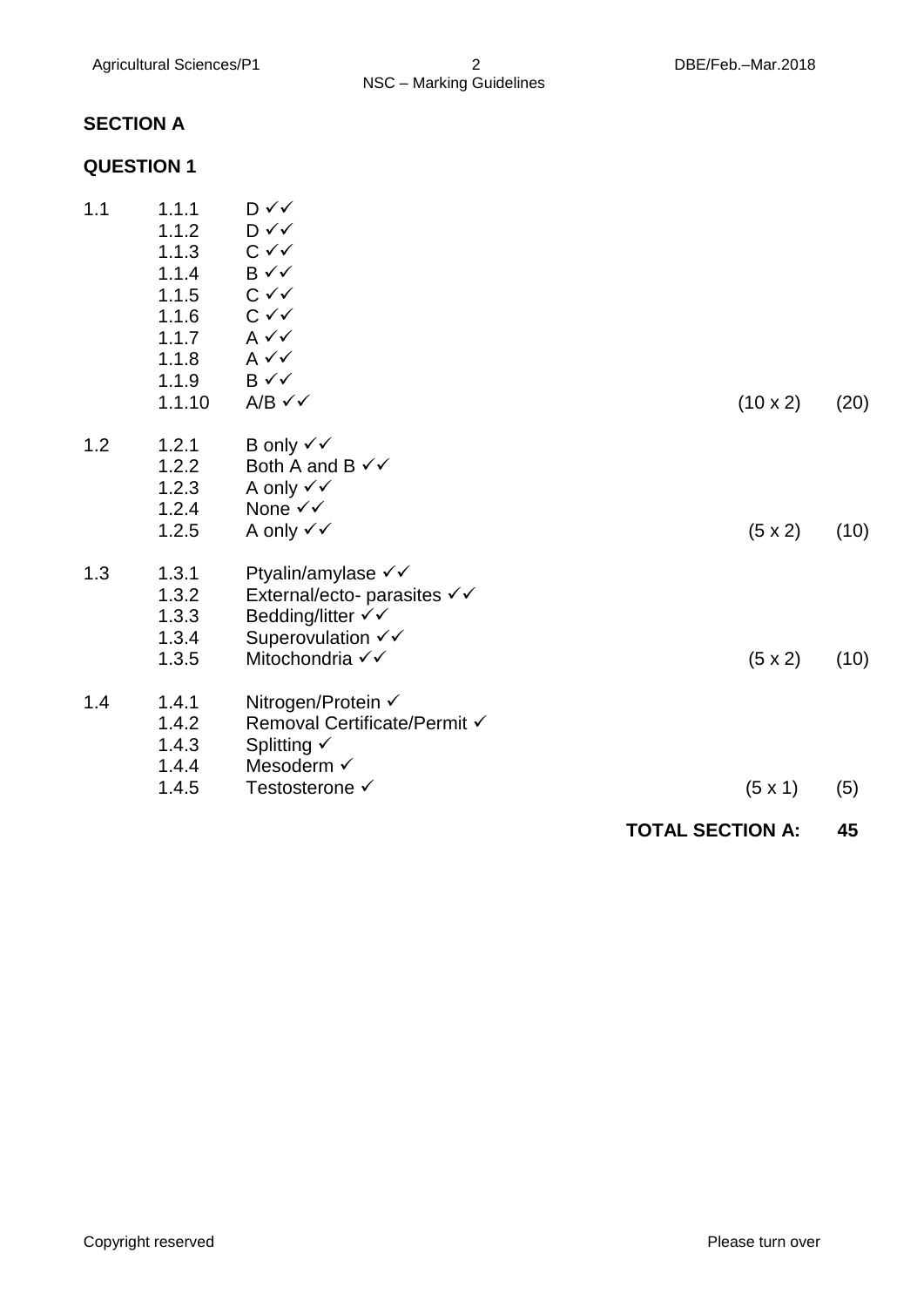### **SECTION B**

|     |                                   | <b>QUESTION 2: ANIMAL NUTRITION</b>                                                                                                                                                                                                                                                                                                                                                                                                                                                                                                                                                                             |                          |  |  |
|-----|-----------------------------------|-----------------------------------------------------------------------------------------------------------------------------------------------------------------------------------------------------------------------------------------------------------------------------------------------------------------------------------------------------------------------------------------------------------------------------------------------------------------------------------------------------------------------------------------------------------------------------------------------------------------|--------------------------|--|--|
| 2.1 | Alimentary canal of a farm animal |                                                                                                                                                                                                                                                                                                                                                                                                                                                                                                                                                                                                                 |                          |  |  |
|     | 2.1.1                             | Letter of the structure of cellulose digestion<br>A $\checkmark$                                                                                                                                                                                                                                                                                                                                                                                                                                                                                                                                                | (1)                      |  |  |
|     | 2.1.2                             | <b>Cellulose digesting enzyme</b><br>Cellulase $\checkmark$                                                                                                                                                                                                                                                                                                                                                                                                                                                                                                                                                     | (1)                      |  |  |
|     |                                   | 2.1.3 TWO requirements of the organisms in the part A<br>Easily digestible carbohydrates<br>Regular intake of food for fermentation √<br>Sufficient mineral nutrients (Na/Cu/Co/P) √<br>$\bullet$<br>Anaerobic/oxygen free environment √<br>$\bullet$<br>Presence of $CO2$ $\checkmark$<br>$\bullet$<br>Sufficient nitrogen √<br>$\bullet$<br>Suitable pH/slightly acidic pH/pH of 5,5 to 6,5 $\checkmark$<br>$\bullet$<br>Warm environment/temperature of $38-42^{\circ}c \checkmark$<br>$\bullet$<br>Continual elimination of end products √<br>$\bullet$<br>Osmotic condition/moist environment √<br>(Any 2) | (2)                      |  |  |
|     |                                   | 2.1.4 The type of digestion in part D<br>Chemical/enzymatic digestion $\checkmark$                                                                                                                                                                                                                                                                                                                                                                                                                                                                                                                              | (1)                      |  |  |
|     | 2.1.5                             | <b>Reason for the answer</b><br>Part <b>D</b> secrets digestive juices/enzymes <del>✓</del>                                                                                                                                                                                                                                                                                                                                                                                                                                                                                                                     | (1)                      |  |  |
| 2.2 |                                   | <b>Available animal feeds</b>                                                                                                                                                                                                                                                                                                                                                                                                                                                                                                                                                                                   |                          |  |  |
|     | 2.2.1                             | <b>Classification of FEED A and FEED C</b><br>Feed A - Concentrate √<br>Feed C - Roughage $\checkmark$                                                                                                                                                                                                                                                                                                                                                                                                                                                                                                          | (1)<br>(1)               |  |  |
|     | 2.2.2                             | Letters recommended for each situation<br>(a) B $\checkmark$<br>(b) $\cup \checkmark$<br>(c) $A \vee$<br>(d) $C \vee$                                                                                                                                                                                                                                                                                                                                                                                                                                                                                           | (1)<br>(1)<br>(1)<br>(1) |  |  |
|     | 2.2.3                             | Justification of better digestion of feed B when ground<br>• Ground feed/maize has smaller particles with an increased<br>surface area $\checkmark$<br>for more exposure to enzymes and better digestion $\checkmark$                                                                                                                                                                                                                                                                                                                                                                                           | (2)                      |  |  |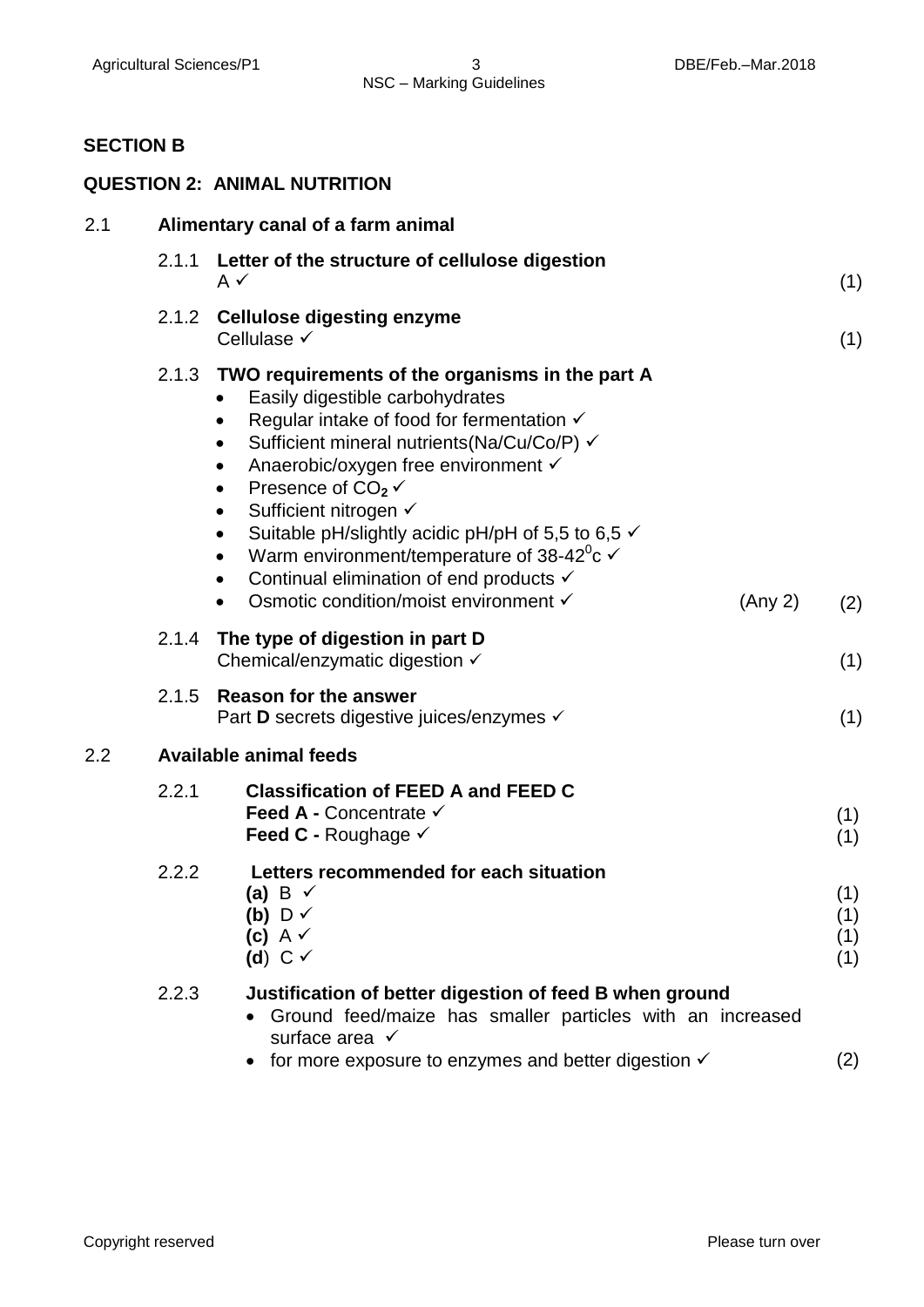#### 2.3 **Feed trial**

|     | 2.3.1 | Calculation of the digestibility co-efficient of hay<br>= $11,5kg \times 100 \checkmark$                                                                                                                   |     |
|-----|-------|------------------------------------------------------------------------------------------------------------------------------------------------------------------------------------------------------------|-----|
|     |       | 24kg<br>$= 47.9 \times \% \checkmark$                                                                                                                                                                      | (3) |
|     | 2.3.2 | Stage the hay was cut<br>It was cut later in the season when it was old/matured √                                                                                                                          | (1) |
|     | 2.3.3 | Reason based on the calculated value<br>• Only 47,9% of the hay was digested and absorbed $\checkmark$<br>The hay was hard/lignified/with a high crude fibre<br>content/less/poorly/difficult to digest √  | (2) |
|     | 2.3.4 | TWO supplementary substances to improve digestibility of hay<br>• Non-protein nitrogen/NPN/urea/biuret V<br>Molasses √<br>• Caustic soda $\checkmark$<br>(Any 2)                                           | (2) |
| 2.4 |       | <b>Fodder flow plan</b>                                                                                                                                                                                    |     |
|     | 2.4.1 | TWO months when feed was insufficient<br>• April $\checkmark$<br>• May $\checkmark$<br>$\bullet$ June $\checkmark$<br>(Any 2)                                                                              | (2) |
|     | 2.4.2 | <b>TWO reasons</b><br>• The need is higher than the supply/there is a shortage $\checkmark$<br>• Supplementary feeding is provided $\checkmark$                                                            | (2) |
|     | 2.4.3 | Total quantity of the supplementary feed in May<br>Supplementary feed(kg/animal) x number of days in May x number of<br>animals<br>$= 2$ kg x 31 x 50 $\checkmark$<br>$=$ 3 100 kg $\checkmark$<br>1 0 0 0 |     |

 $= 3.1 \text{ tons}$  (3)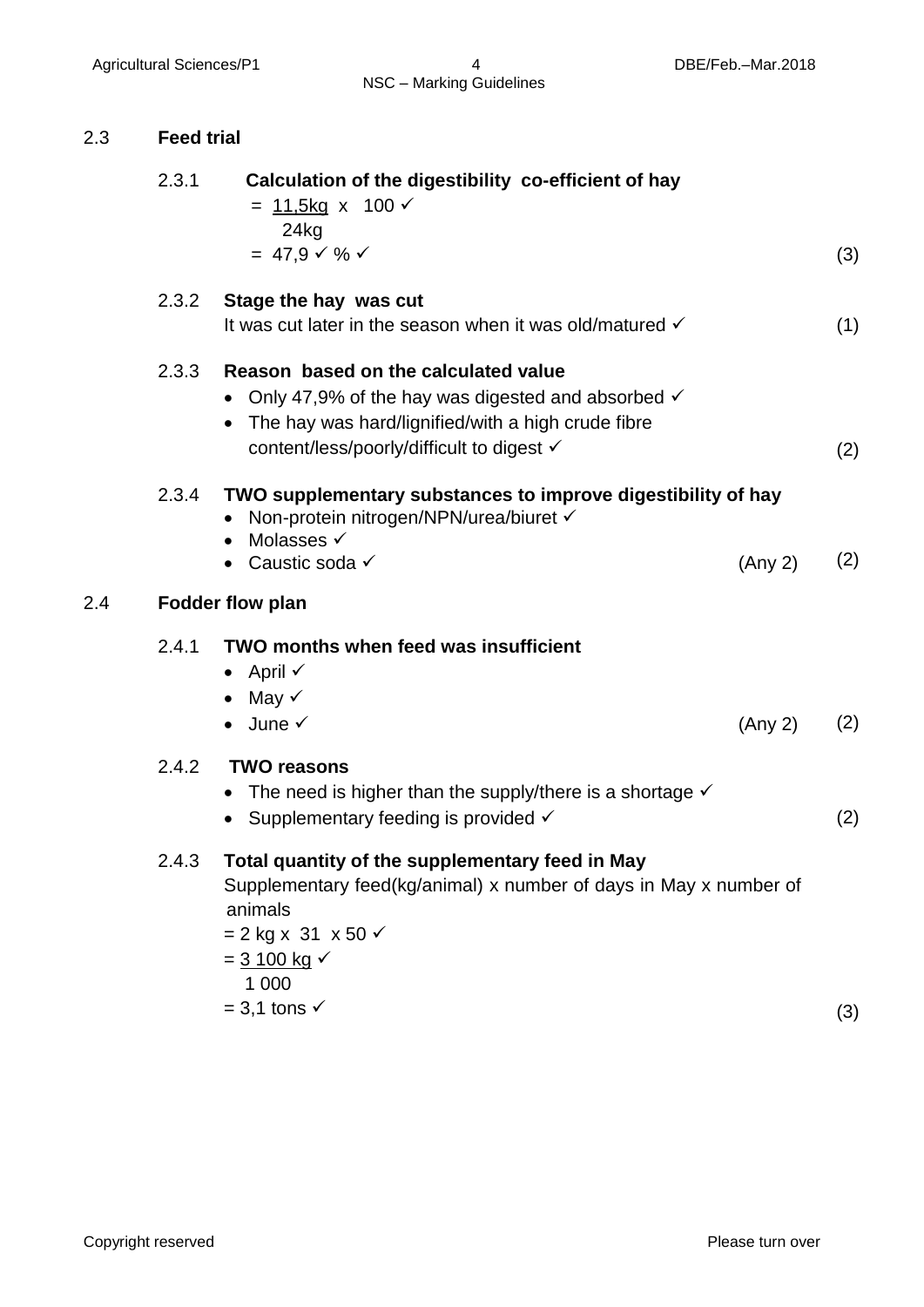#### 2.5 **Bar graph showing the crude fibre and crude protein of the different feeds**



#### **Criteria/rubric/marking guidelines**

- Correct heading  $\checkmark$
- $\bullet$  Y axis correctly calibrated and labelled (Quantities)  $\checkmark$
- X axis correctly calibrated and labelled (Feed)  $\checkmark$
- Correct unit (%)  $\checkmark$
- Bar graph √
- Accuracy √

#### **QUESTION 3 ANIMAL PRODUCTION, PROTECTION AND CONTROL**

#### 3.1 **Production systems**

| <b>A</b> - Intensive production system $\checkmark$<br><b>B</b> - Extensive production system $\checkmark$                                                                                                                                                                                                                                                                                                                                                                           |           |
|--------------------------------------------------------------------------------------------------------------------------------------------------------------------------------------------------------------------------------------------------------------------------------------------------------------------------------------------------------------------------------------------------------------------------------------------------------------------------------------|-----------|
| 3.1.2 Comparison of the TWO production systems<br><b>Method of feeding</b><br>(a)<br><b>Intensive production system - feed is provided to</b><br>animals $\checkmark$<br><b>Extensive production system - animals graze/look for</b><br>$\bullet$<br>food $\checkmark$<br>Space per production output<br>(b)<br>Intensive production system - more production per<br>area $\checkmark$<br><b>Extensive production system - less production per</b><br>$\bullet$<br>area $\checkmark$ | (2)<br>2) |

(6) **[35]**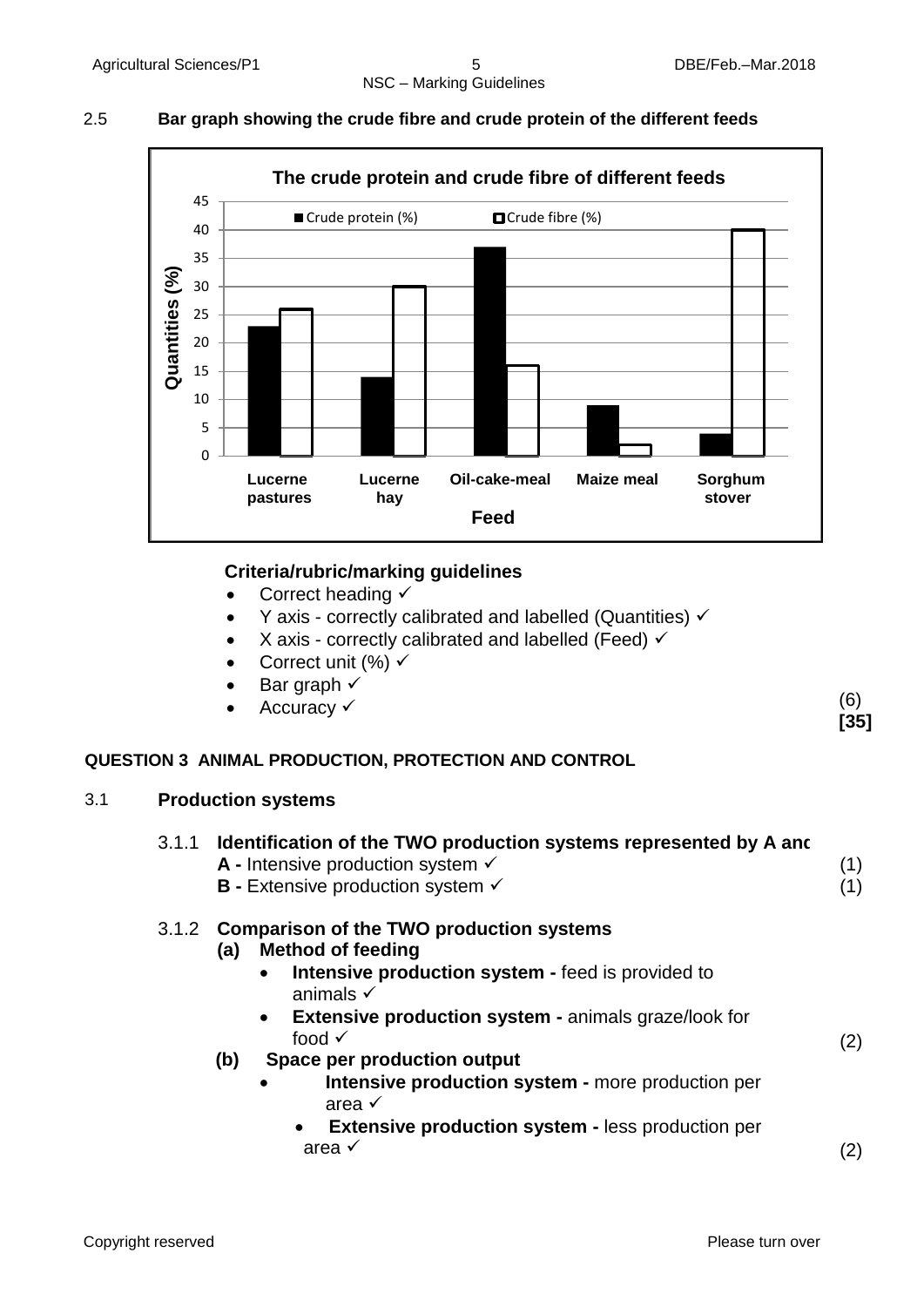| 3.2 | The feeding and temperature requirements at different stages |                                                                                                                                                                                                                                                                                                                                                                                                              |     |  |  |
|-----|--------------------------------------------------------------|--------------------------------------------------------------------------------------------------------------------------------------------------------------------------------------------------------------------------------------------------------------------------------------------------------------------------------------------------------------------------------------------------------------|-----|--|--|
|     | 3.2.1                                                        | <b>Main nutrient for broilers</b><br>Proteins $\checkmark$                                                                                                                                                                                                                                                                                                                                                   | (1) |  |  |
|     | 3.2.2                                                        | Importance of the nutrient element<br>Need protein for muscle and tissue growth $\checkmark$<br>Act as antibodies that provide immunity $\checkmark$<br>$\bullet$<br>Collagens support tendons, ligaments and a beak $\checkmark$<br>Controls body fluid balance and muscle contraction √<br>Repair worn out tissues √<br>(Any 1)                                                                            | (1) |  |  |
|     | 3.2.3                                                        | Reason for the inclusion of carbohydrates in a finisher mash<br>Need carbohydrates for fattening/rounding off √                                                                                                                                                                                                                                                                                              | (1) |  |  |
|     | 3.2.4                                                        | The relationship between protein level, temperature requirements<br>and the age<br>The younger the broilers $\checkmark$ the higher the protein level of the feed $\checkmark$<br>and the higher the temperature requirement $\checkmark$<br><b>OR</b><br>The older the broilers $\checkmark$ the lower the protein level of the feed $\checkmark$<br>and the lower the temperature requirement $\checkmark$ | (3) |  |  |
| 3.3 | Tools used for animal identification purposes                |                                                                                                                                                                                                                                                                                                                                                                                                              |     |  |  |
|     | 3.3.1                                                        | Branding iron $\checkmark$                                                                                                                                                                                                                                                                                                                                                                                   | (1) |  |  |
|     |                                                              | 3.3.2 Ear tag $\checkmark$                                                                                                                                                                                                                                                                                                                                                                                   | (1) |  |  |
|     |                                                              | 3.3.3 Smart neck band √                                                                                                                                                                                                                                                                                                                                                                                      | (1) |  |  |
|     |                                                              | 3.3.4 Tattoo pliers ✓                                                                                                                                                                                                                                                                                                                                                                                        | (1) |  |  |
| 3.4 |                                                              | Handling facilities for specified operations                                                                                                                                                                                                                                                                                                                                                                 |     |  |  |
|     | 3.4.1                                                        | Identification of the facility<br>Loading/off-loading ramp $\checkmark$                                                                                                                                                                                                                                                                                                                                      | (1) |  |  |
|     |                                                              | 3.4.2 Use of the facility<br>For loading/off-loading animals $\checkmark$                                                                                                                                                                                                                                                                                                                                    | (1) |  |  |
|     |                                                              | 3.4.3 TWO design features of the facility<br>High and strong walls $\checkmark$<br>Width according to the type of animal $\checkmark$<br>Angle not too steep √<br>$\bullet$<br>Not slippery $\checkmark$<br>(Any 2)<br>$\bullet$                                                                                                                                                                             | (2) |  |  |
|     | 3.4.4                                                        | TWO forms of harm to an animal during the handling process                                                                                                                                                                                                                                                                                                                                                   |     |  |  |
|     |                                                              | Physical/injuries √<br>Stress/emotional √                                                                                                                                                                                                                                                                                                                                                                    | (2) |  |  |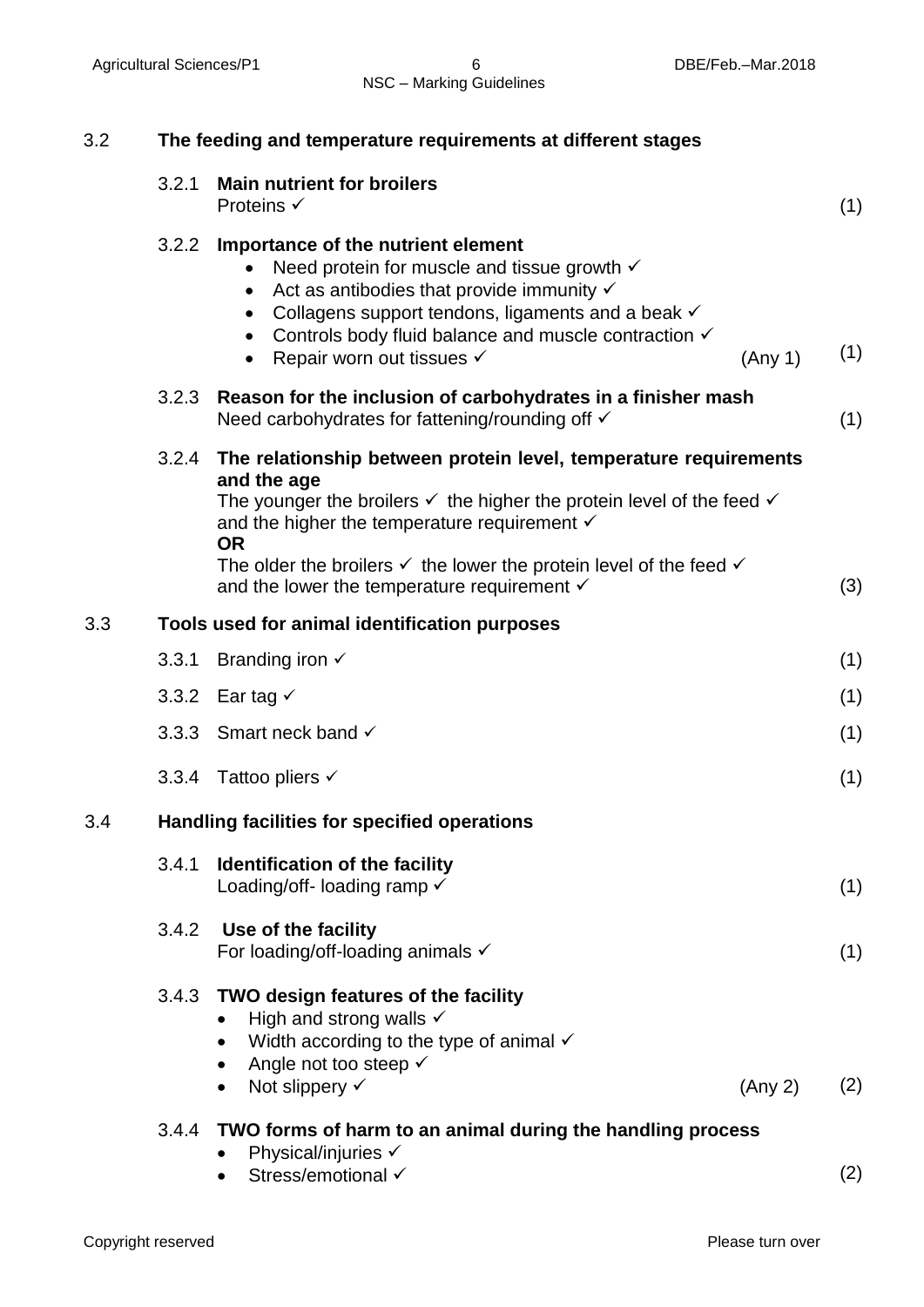| 3.5 |                        | <b>Parasites in farm animals</b>                                                                                                                                                                                                                                                                                                                                                                                                                                                                                                                        |            |
|-----|------------------------|---------------------------------------------------------------------------------------------------------------------------------------------------------------------------------------------------------------------------------------------------------------------------------------------------------------------------------------------------------------------------------------------------------------------------------------------------------------------------------------------------------------------------------------------------------|------------|
|     | 3.5.1                  | The TWO parasites<br>A - External parasite/ecto-parasite $\checkmark$<br><b>B</b> - Internal/endo-parasite $\checkmark$                                                                                                                                                                                                                                                                                                                                                                                                                                 | (1)<br>(1) |
|     | 3.5.2                  | <b>Motivation from the diagram</b><br>A - Larvae attaches itself onto the skin $\checkmark$<br><b>B</b> - Worms are swallowed and bore through the intestines into the                                                                                                                                                                                                                                                                                                                                                                                  | (1)        |
|     |                        | liver $\checkmark$                                                                                                                                                                                                                                                                                                                                                                                                                                                                                                                                      | (1)        |
|     | 3.5.3                  | Preventative measure against parasite B<br>Avoid grazing in swampy areas/fencing off affected<br>$\bullet$<br>areas/removal of dung $\checkmark$<br>Drinking spots should be kept dry √<br>$\bullet$<br>Rotational grazing $\checkmark$<br>Breeding genetically resistant animals √<br>Treat affected areas √<br>$\bullet$<br>Veld burning $\checkmark$<br>Use of feeders √<br>$\bullet$<br>Provision of clean drinking water $\checkmark$<br>Provision of good nutrition $\checkmark$<br>Proper management of the breeding season/calving √<br>(Any 1) | (1)        |
| 3.6 | <b>Animal diseases</b> |                                                                                                                                                                                                                                                                                                                                                                                                                                                                                                                                                         |            |
|     | 3.6.1                  | Scientific term for animal health conditions<br>(a) Contagious/infectious diseases $\checkmark$<br>(b) Vector $\checkmark$                                                                                                                                                                                                                                                                                                                                                                                                                              | (1)<br>(1) |
|     | 3.6.2                  | ONE bacterial disease that can be transmitted to the next<br>animal<br>Tuberculosis √                                                                                                                                                                                                                                                                                                                                                                                                                                                                   |            |
|     | 3.6.3                  | Anthrax $\checkmark$<br>(Any 1)<br>Role of the farmer<br>• Quarantine/isolation of sick animals $\checkmark$<br>• Regular inspections/monitoring for the presence of disease<br>• Vaccination/inoculation $\checkmark$<br>Treatment of sick animals $\checkmark$<br>Burning/burying carcass of infected animals $\checkmark$<br>Report to the authorities $\checkmark$<br>(Any 1)                                                                                                                                                                       | (1)<br>(1) |
|     | 3.6.4                  | TWO measures how farm workers can be exposed to animal<br>diseases<br>Exposure to/contact with infected animals $\checkmark$<br>Use of unsterilized equipment √                                                                                                                                                                                                                                                                                                                                                                                         | (2)        |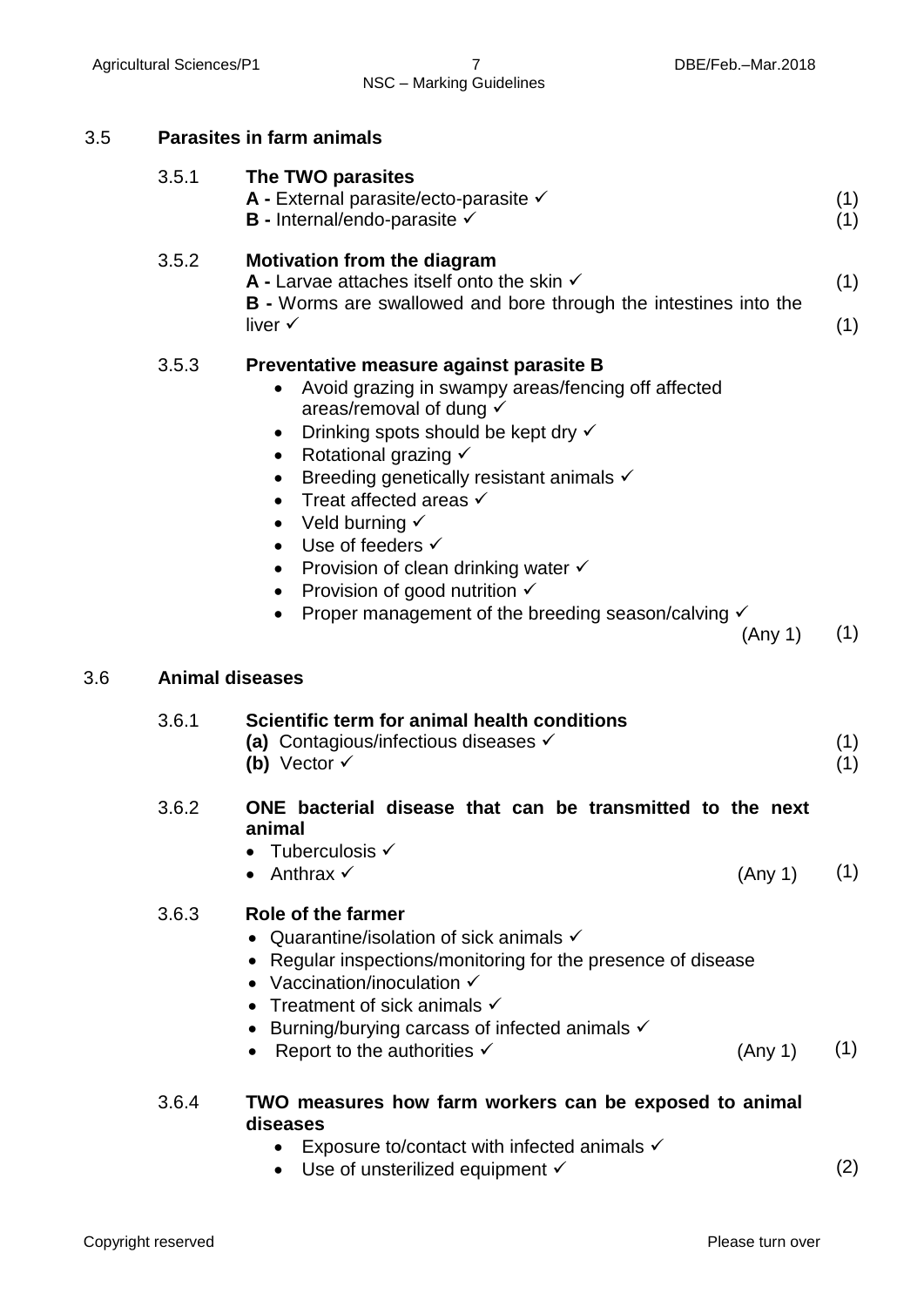|     | 3.6.5 | TWO roles of the state in controlling the spread of infectious<br>diseases<br>Production of vaccines √<br>Setting up quarantine areas/zones √<br>$\bullet$<br>Research √<br>$\bullet$<br>Publications $\checkmark$<br>Import/export bans/control measures/movement permits √<br>$\bullet$<br>Veterinary services √<br>(Any 2) | (2)<br>$[35]$            |
|-----|-------|-------------------------------------------------------------------------------------------------------------------------------------------------------------------------------------------------------------------------------------------------------------------------------------------------------------------------------|--------------------------|
|     |       | <b>QUESTION 4: ANIMAL REPRODUCTION</b>                                                                                                                                                                                                                                                                                        |                          |
| 4.1 |       | The diagram of a sperm cell                                                                                                                                                                                                                                                                                                   |                          |
|     | 4.1.1 | <b>Identification of part A</b><br>Acrosome √                                                                                                                                                                                                                                                                                 | (1)                      |
|     | 4.1.2 | The function of the part<br>A - Facilitate penetration of the sperm cell into the<br>(a)<br>ovum/protects the head of the sperm cell $\checkmark$<br>(b) $B -$ Transmission of DNA/genetic material/information $\checkmark$<br><b>D</b> - Mobility/movement of the sperm cell $\checkmark$<br>(c)                            | (1)<br>(1)<br>(1)        |
|     | 4.1.3 | Distinction between sperm cell and semen<br>Sperm cell - Male gamete/reproductive cell for fertilisation √<br>- Mixture of sperm cells and the fluids<br><b>Semen</b><br>from the accessory glands $\checkmark$                                                                                                               | (1)<br>(1)               |
|     | 4.1.4 | The female reproductive cell<br>Ovum/egg cell/female gamete √                                                                                                                                                                                                                                                                 | (1)                      |
| 4.2 |       | <b>Foetus development in cattle</b>                                                                                                                                                                                                                                                                                           |                          |
|     | 4.2.1 | <b>Identification of parts B and F</b><br><b>B</b> - Allantois √<br><b>F</b> - Umbilical cord $\checkmark$                                                                                                                                                                                                                    | (1)<br>(1)               |
|     | 4.2.2 | The function of part D<br>Protection for the foetus/shock absorber √<br>Lubricates the birth canal $\checkmark$<br>$\bullet$<br>Regulates temperature around foetus√<br>٠<br>Prevents dehydration√<br>(Any 1)<br>$\bullet$                                                                                                    | (1)                      |
|     | 4.2.3 | <b>Conditions associated with pregnancy</b><br>Mummification √<br>(a)<br>Maceration $\checkmark$<br>(b)<br>(c) Abortion $\checkmark$<br>Placenta retention $\checkmark$<br>(d)                                                                                                                                                | (1)<br>(1)<br>(1)<br>(1) |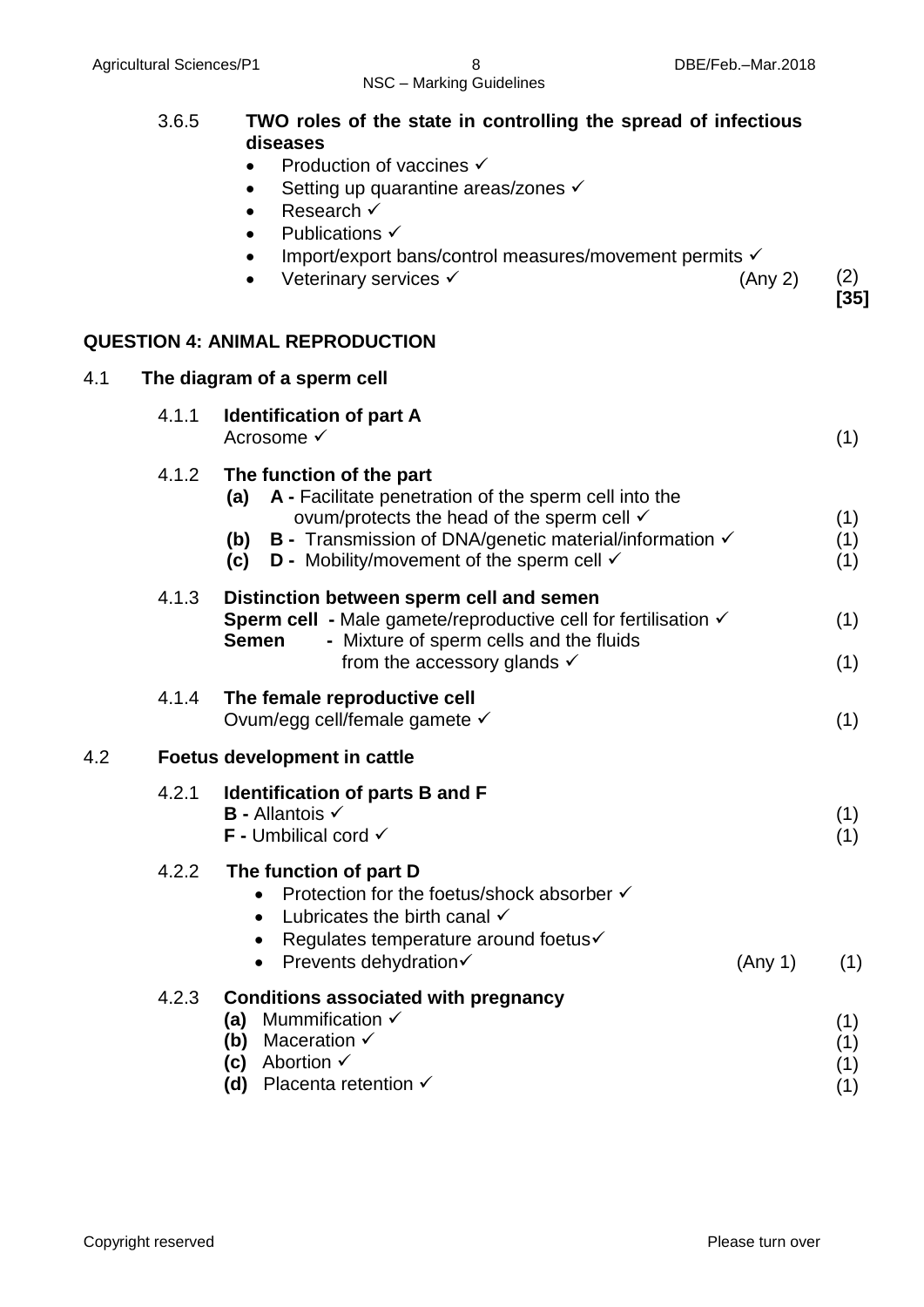## 4.3 **Dairy farmer with 100 cows and one bull**

| 4.3.1 | Identification of the problem in this enterprise<br>• Bull: cow ratio not proportional/1 bull to 100 cows $\checkmark$<br>• The calving percentage is too low/conception rate problems $\checkmark$<br>(Any 1)                                                                               | (1)               |
|-------|----------------------------------------------------------------------------------------------------------------------------------------------------------------------------------------------------------------------------------------------------------------------------------------------|-------------------|
|       | 4.3.2 Scientific technique that will result in a higher calving percentage<br>Artificial insemination/Al √                                                                                                                                                                                   | (1)               |
|       | 4.3.3 Other method to improve the calving percentage<br>Make use of more bulls/3-5 bulls √                                                                                                                                                                                                   | (1)               |
| 4.3.4 | Impact of nutrition on the fertility of bulls<br>Underfeeding impacts negatively on spermatogenesis/sperm<br>$\bullet$<br>formation/volume/quality of semen √<br>Overfeeding causes bulls to become fat/heavy/lazy reducing the<br>$\bullet$<br>ability to service cows(libido) $\checkmark$ | $\left( 2\right)$ |